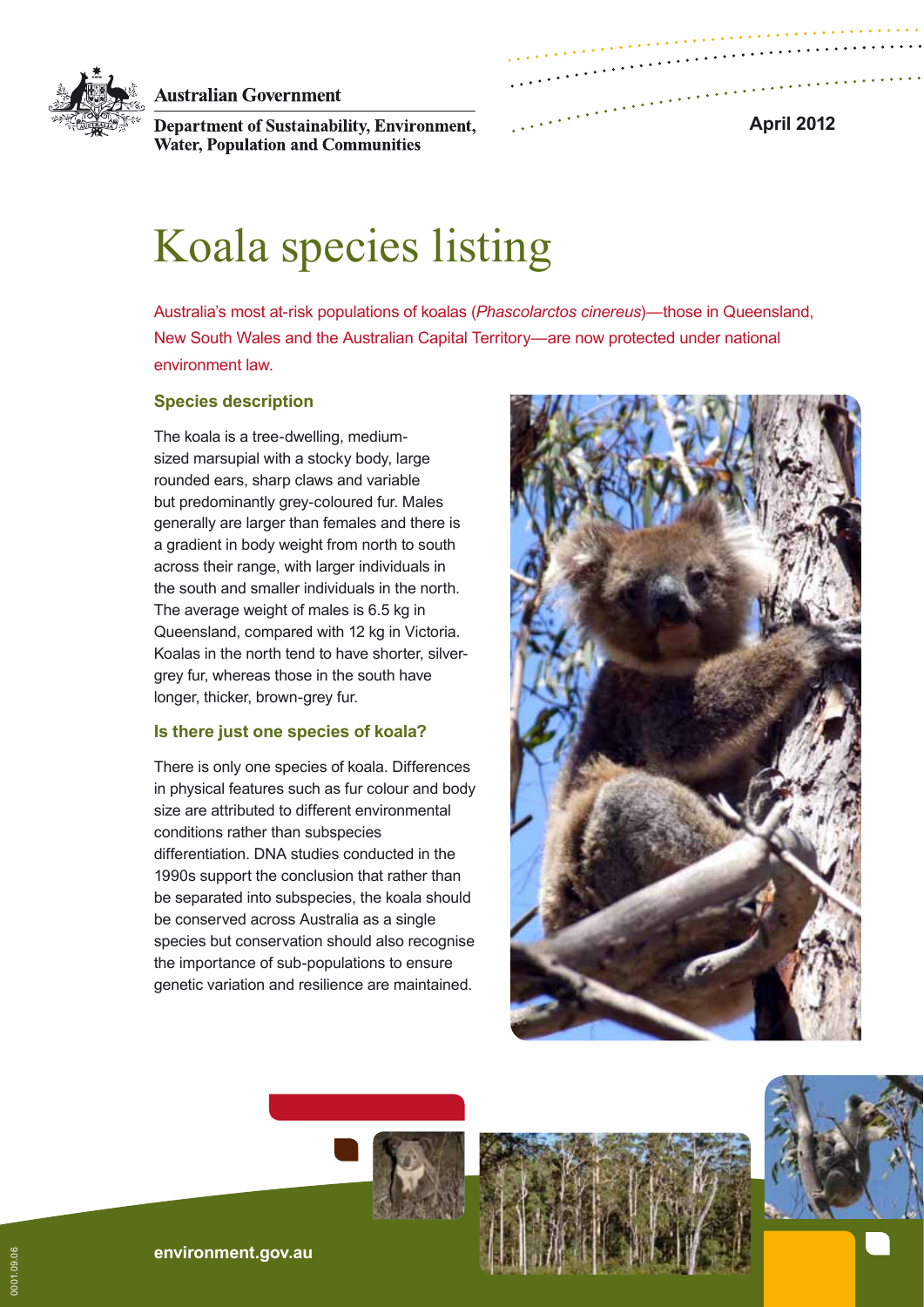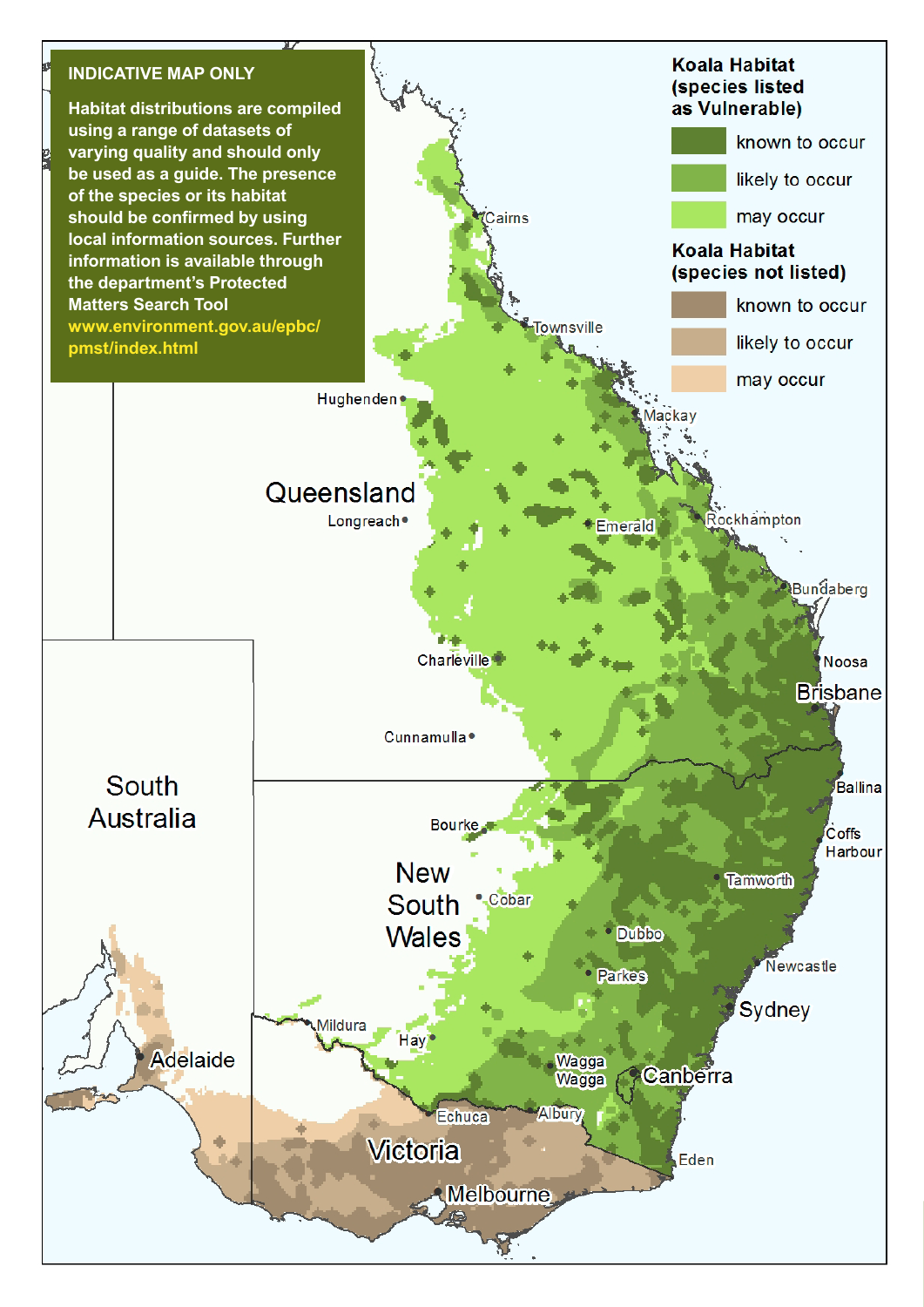#### **Where is the koala found?**

The koala is native to Australia and widely distributed from northern Queensland to the Eyre Peninsula west of Adelaide in South Australia. Koalas have been moved to new locations and reintroduced into areas, and now occur outside their original natural habitat such as on islands off Victoria, South Australia and Queensland. Habitat distributions are compiled using a range of datasets of varying quality and should only be used as a guide. The presence of the species or its habitat should be confirmed by using local information sources. Further information is available through the department's Protected Matters Search Tool <www.environment.gov.au/epbc/pmst/index.html>

The map on the previous page shows what we know about where koala habitat exists for the listed populations, which is a good indication of where they are likely to occur.

### **Habitat description and characteristics of the listed populations**

Koalas live in a range of temperate, sub-tropical and tropical forest, woodland and semi-arid communities dominated by eucalypt species. Their distribution is also affected by altitude, temperature and, at the western and northern ends of the range, leaf moisture.

As a leaf-eating specialist, the koala's diet is restricted mainly to foliage of eucalyptus species. They have been observed sitting in or eating up to 120 species of eucalypt, but individual koalas usually get most of their nutrition from one or a few species found at

a single site. Preferences may also vary between regions or seasons.

Essentially, just about anywhere there are gum trees there may be koalas. They can be sparsely distributed, and hard to see, so that people may not even know they are around.

#### **What threats do the most at-risk koala populations face?**

With so much habitat already lost and fragmented, koala populations may be more susceptible to the effects of drought, climate change and disease. Urban expansion in south-eastern Queensland and parts of New South Wales continues to threaten koalas, particularly in coastal regions, both through vegetation loss, vehicle strike, and the threat of predation by dogs.

#### **Why this approach to species listing?**

Some regions have seen their koala populations decline over a number of years, while others have relatively high populations. For example, koala populations on Kangaroo Island and in parts of Victoria are considered too large to be sustainable for their habitat and need to be managed through supervised translocation and sterilisation.

At the other end of the spectrum, koala populations in some parts of coastal Queensland and New South Wales face an increasing threat from urban expansion, disease, habitat loss, vehicle strike, and predation by dogs. Koala populations in these areas may also be more susceptible to the effects of drought and climate change.

![](_page_2_Picture_14.jpeg)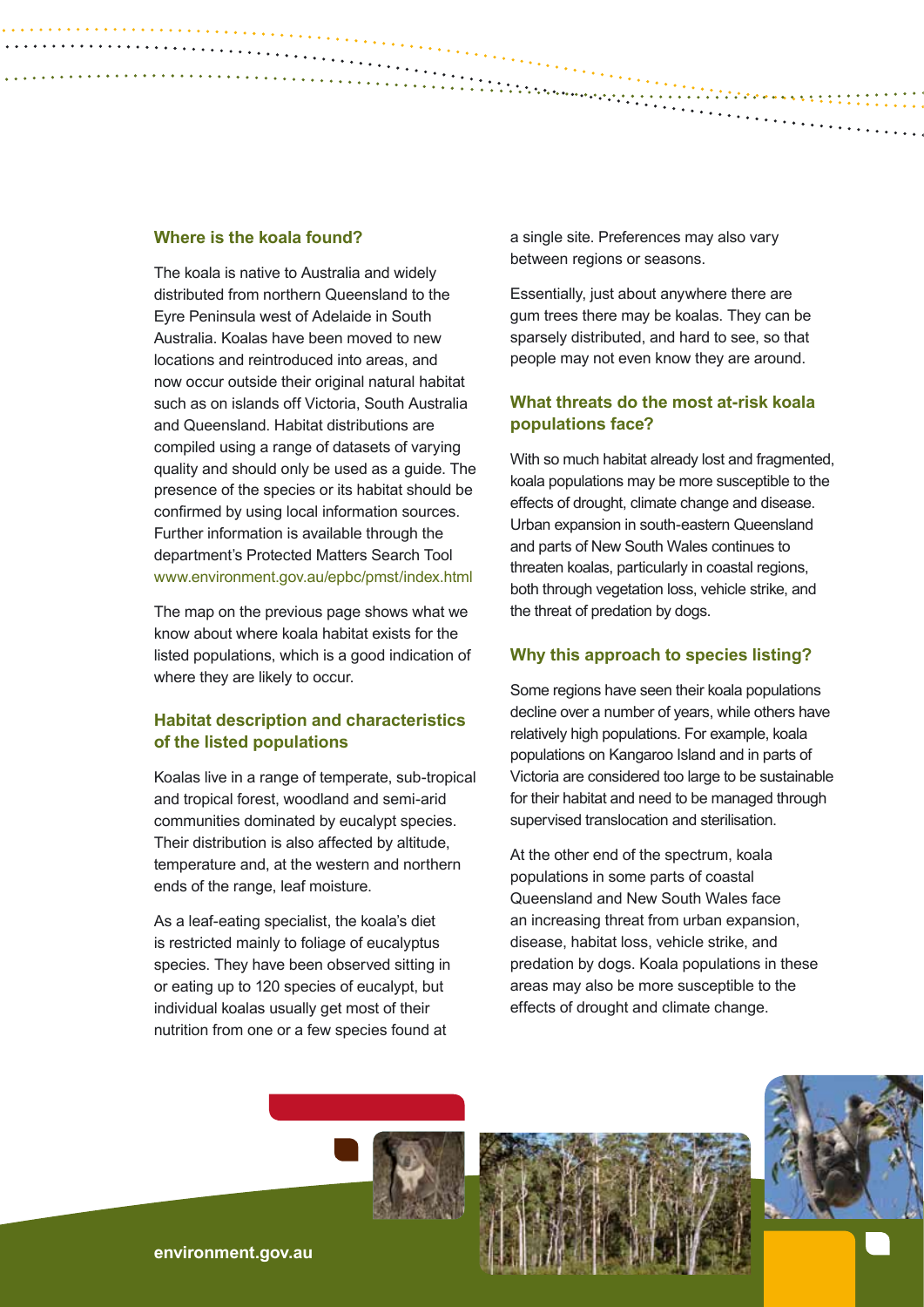![](_page_3_Picture_0.jpeg)

Due to the wide variations in population size, health and status, the Threatened Species Scientific Committee recommended that blanket or a one-size-fits-all approach to koala species listing would be inappropriate and did not recommend a listing of the whole or national koala population.

The Committee recommended that koala populations in Queensland, New South Wales and the Australian Capital Territory were most at risk and required listing under national environment law to ensure the species sustainability. The Committee recommended that protecting koalas in these areas provided for the best conservation outcome for the koala.

The Committee's advice is available at [www.environment.gov.au/cgi](www.environment.gov.au/cgi-bin/sprat/public/publicspecies.pl?taxon_id=85104)-bin/sprat/public/ publicspecies.pl?taxon\_id=85104

#### **The impact of species listing for the koala in Queensland, NSW and the ACT**

Federal listing of the Queensland, New South Wales and Australian Capital Territory koala populations will strengthen the protections that are already in place for this iconic species. But this doesn't mean that all activities in these areas will now require federal environmental approval.

At the householder level, minor activities, such as cutting down a single tree on private land in an area where koalas are listed under national environment law as vulnerable, are highly unlikely to require federal environment approval.

At the planning level, sustainable development that takes into account koala protection can continue, even in urban and peri-urban areas with koala populations.

At the industry level, only projects likely to have a significant impact on the koala population in Queensland, New South Wales and Australian Capital Territory will need to be assessed under national environment law.

Any development or project activity that is deemed to have an unacceptable impact on the EPBC Act-listed koala populations will not be approved under national environment law.

The new protections do not mean that anyone accidentally killing or injuring a koala has committed an offence under national environmental law. For example, it is not an offence if you accidentally hit one with your car or if your dog attacks one. In most instances like these, national environment law will not be triggered, with some exceptions, such as on Commonwealth land. State and territory laws may also apply if you kill or injure a koala.

![](_page_3_Picture_11.jpeg)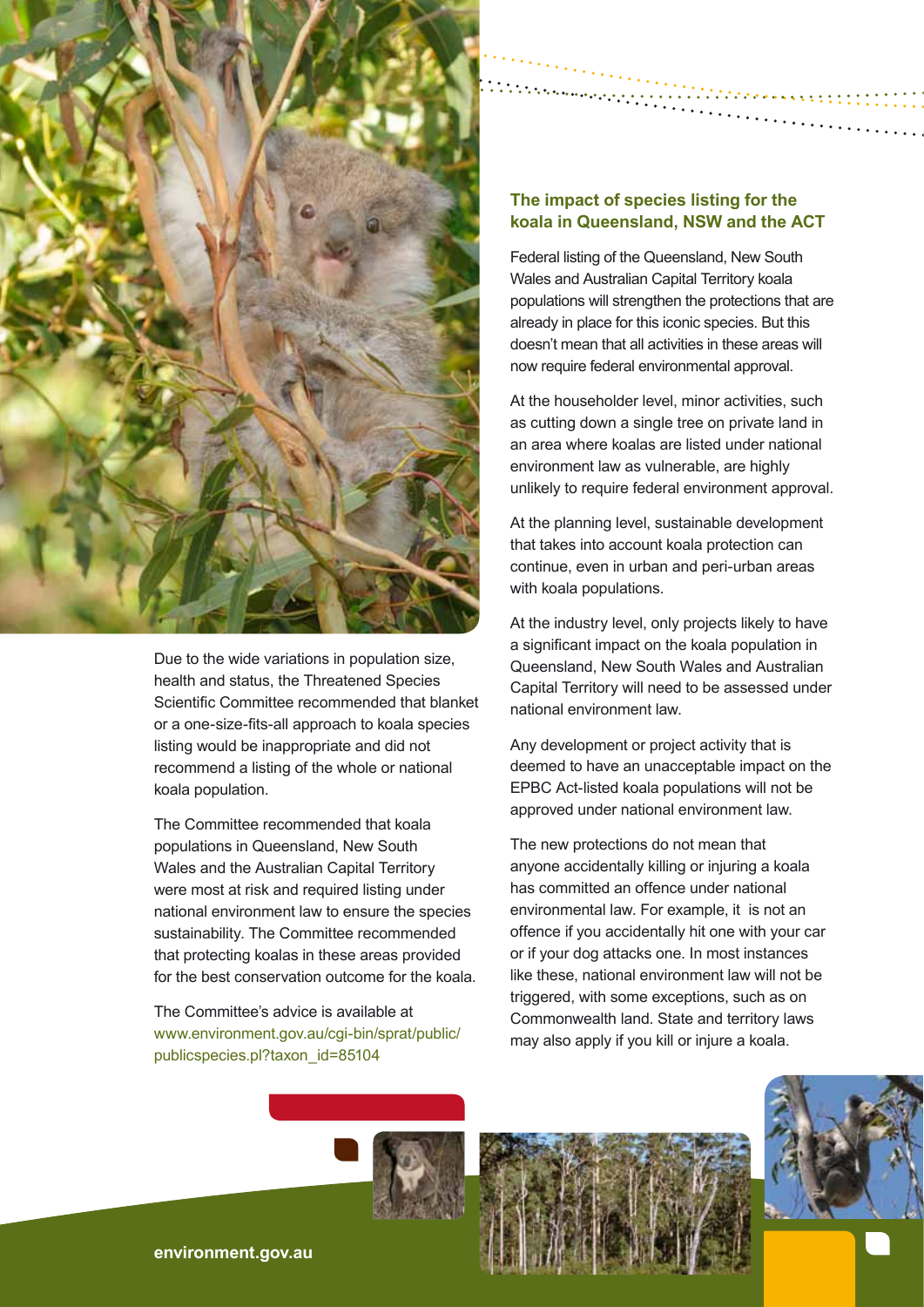The federal government is developing guidelines to assist landowners and landholders, business and industry that will clarify whether a development will need federal environment approval.

#### **Making a referral**

Under national environment law it is the responsibility of the landholder, owner, business or individual to determine if any new activity or development requires referral under national environment law. To get a decision on whether your project or development requires national environment approval you are required to submit a referral that describes what activity you intend to carry out, where it is to occur and what the likely environmental impacts are. This form is available at [www.environment.gov.au/epbc/](www.environment.gov.au/epbc/assessments/referral-form.html) [assessments/referral-form.html](www.environment.gov.au/epbc/assessments/referral-form.html).

For more information, see our FAQs for industry, developers, landholders and owners.

#### **Protecting the Koala**

The ongoing conservation of koalas is a matter for all governments; federal, state and local. The Australian Government has played a key role in developing the revised national strategy for the koala. The Australian Government will coordinate the strategy and state governments will provide a focal point on the ground activity.

The Australian Government has committed more than \$11 million under the Biodiversity Fund for projects aimed at rehabilitation, restoration and linking of koala habitat.

In addition, over the past five years, the Australian Government has provided more than \$3 million of funding to protect the koala. This includes support for projects and activities run through programs such as the National Environment Research Program, the Natural Heritage Trust, Caring for our Country, Australian Research Council and the Endangered Species Program.

Since the 2008-09 financial year, more than \$1 million has been provided under the Caring for our Country program to fund 26 activities related to koala protection and conservation. These projects involve habitat rehabilitation, revegetation, biodiversity improvement and connectivity and resilience, species monitoring, removal of invasive species, community awareness to stop habitat degradation, improvement to land management practices, development of education and management material, improving ecosystem health and creating corridors or areas of safe passage for koalas.

## **Recommendations for listing the koala: Senate inquiry and Threatened Species Scientific Committee**

The federal environment minister made his decision to list the most at-risk koala populations after considering advice from the Threatened Species Scientific Committee and a Senate inquiry into koalas.

![](_page_4_Picture_11.jpeg)